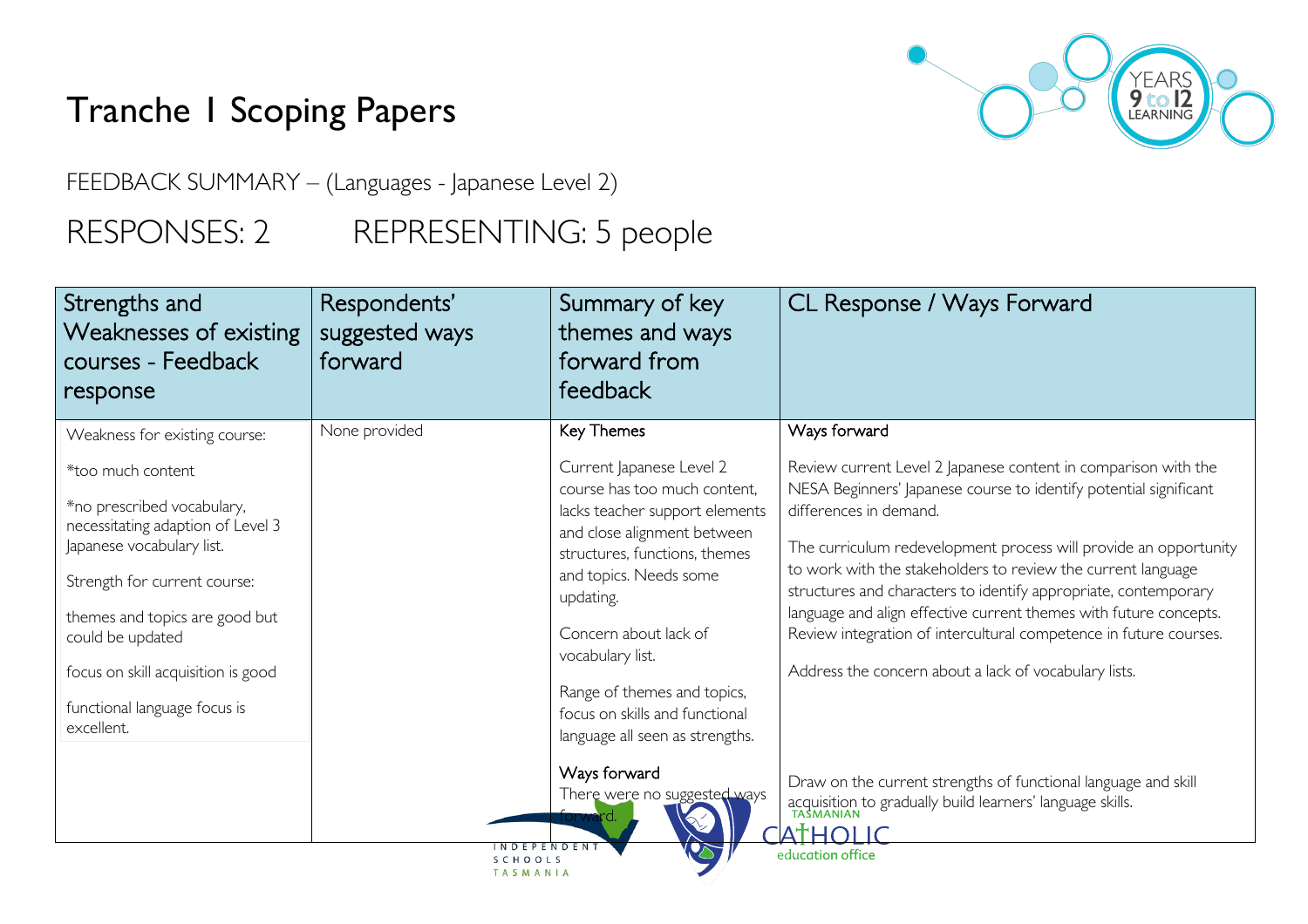| Course Rationale -<br>Feedback response                                                                                                                                                                                                                                                                                                                                                          | Respondents'<br>suggested ways<br>forward                                                                                                                                                                                                                                                             | Summary of key<br>themes and ways<br>forward from<br>feedback                                                                                                                                                                                                                                                                                    | CL Response / Ways Forward                                                                                                                                                                                                                                                                                                                                            |
|--------------------------------------------------------------------------------------------------------------------------------------------------------------------------------------------------------------------------------------------------------------------------------------------------------------------------------------------------------------------------------------------------|-------------------------------------------------------------------------------------------------------------------------------------------------------------------------------------------------------------------------------------------------------------------------------------------------------|--------------------------------------------------------------------------------------------------------------------------------------------------------------------------------------------------------------------------------------------------------------------------------------------------------------------------------------------------|-----------------------------------------------------------------------------------------------------------------------------------------------------------------------------------------------------------------------------------------------------------------------------------------------------------------------------------------------------------------------|
| If by focus area, you mean<br>Discipline-based Study, then we<br>believe language is in the<br>appropriate area.<br>The team felt that it had to<br>disagree with the first question as<br>dot points two and three are not<br>articulated in the rationale i.e what<br>is meant by chosen content?                                                                                              | None provided                                                                                                                                                                                                                                                                                         | Key Themes<br>Some responses disagreed with<br>the course rationale as it did<br>not provide the information<br>they were seeking.<br>Language/terminology was<br>unclear because it lacked<br>details.<br>Ways forward<br>Clarify how the modules will<br>work.                                                                                 | Ways forward<br>Clarify difference between Rationale and Course Description.<br>Redraft Rationale to ensure it fulfils the intended role.<br>Share draft course description at future consultation opportunities,<br>including the Draft CCAFL.<br>Collaboratively explore contemporary terminology (e.g. concepts,<br>perspectives etc) for inclusion in the course. |
| The Rationale seems reasonable,<br>however, we are not sure how the<br>"Personal, Community and Global<br>perspectives" relate to the<br>concepts of the CCFAL<br>Framework - this appears to be an<br>added extra complexity that makes<br>the rationale unclear and may be<br>unnecessary. The alignment with<br>the CCAFL framework is hard to<br>comment on without seeing the<br>framework. | While the three modules have<br>not yet been defined, it should<br>be clarified in the Course Design<br>that in order to complete the<br>designated level, students must<br>have studied and passed all three<br>modules in a designated order.<br>Cumulative modules are<br>necessary for languages. | Key Themes<br>Lack of clarity in the Rationale.<br>Concern regarding the use of<br>Perspectives.<br>Lack of knowledge of the Draft<br>Collaborative Curriculum and<br>Assessment Framework for<br>Languages (CCAFL) caused<br>concern.<br>Ways forward<br>Clarify structure of the<br>Japanese Level 2 course, ensure<br>continuity of learning. | Ways forward<br>The need for clarity in articulating the modules (designated by<br>concept) and the perspectives is noted for further development.<br>Clarify structure of the Level 2 Japanese course, including the use of<br>concepts to shape each module and ensure continuity of learning.                                                                      |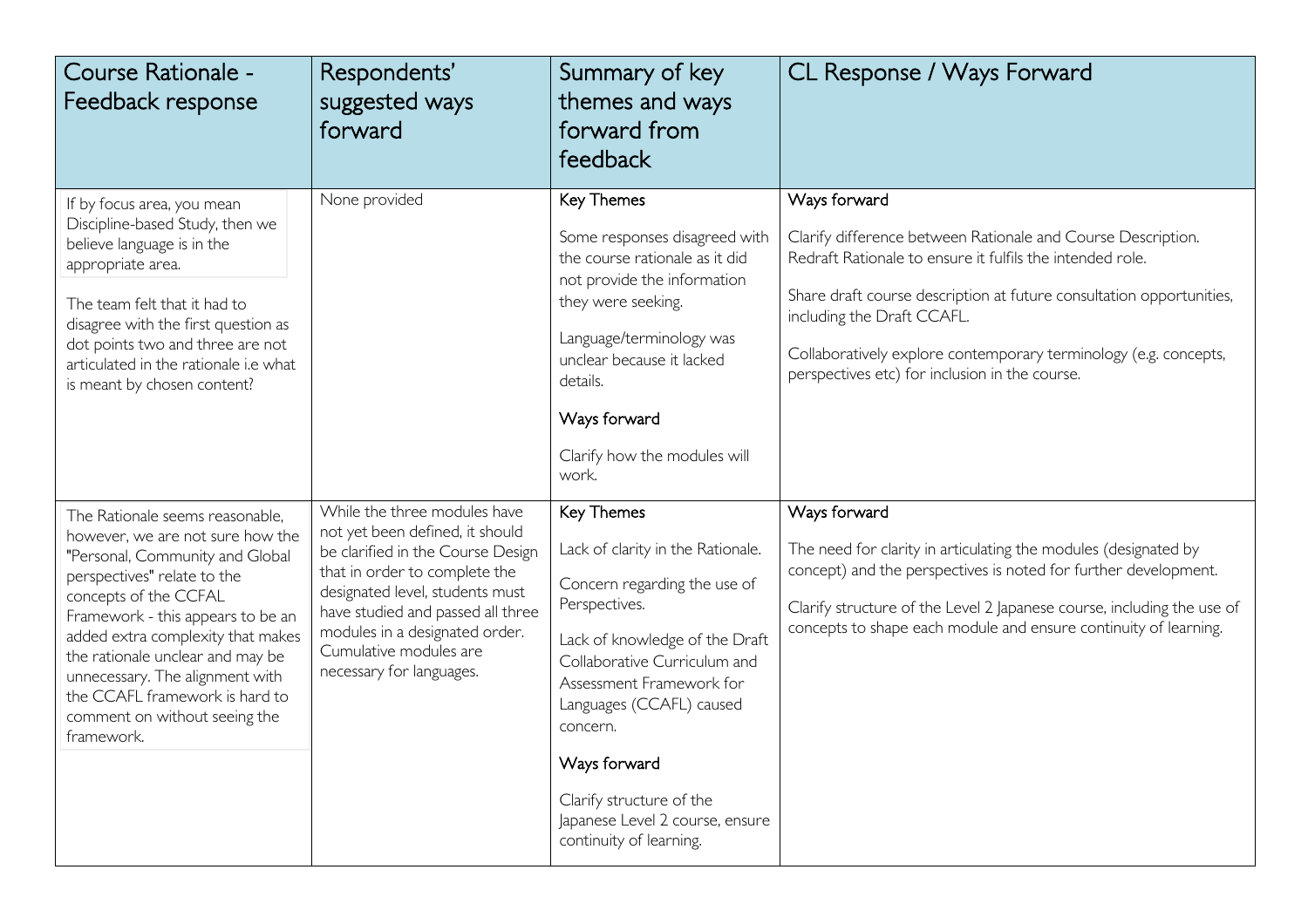The course rationale is appropriate and clearly describes:

- the intended audience,
- why the chosen content is important for students and outlines the broad scope of learning to be expected
- the particular skills knowledge and understandings students will develop

| Strongly Agree | Agree | Neither agree nor disagree | Disagree | Strongly disagree |
|----------------|-------|----------------------------|----------|-------------------|
|                |       |                            |          |                   |

## Ways Forward:

Different respondents took different approaches here. Further detail to be provided at future consultation opportunities will add clarity to this and the rationale will be revised accordingly.

## In considering the focus areas identified in the Years 9 to 12 Curriculum Framework and this course rationale, do you believe the course is placed in the appropriate focus area?

| Strongly Agree | Agree | Neither agree nor disagree | Disagree | Strongly disagree |
|----------------|-------|----------------------------|----------|-------------------|
|                |       |                            |          |                   |

## Ways Forward:

Consistent support for the placement of Japanese Level 2 in Discipline-based Study, course development to progress as planned.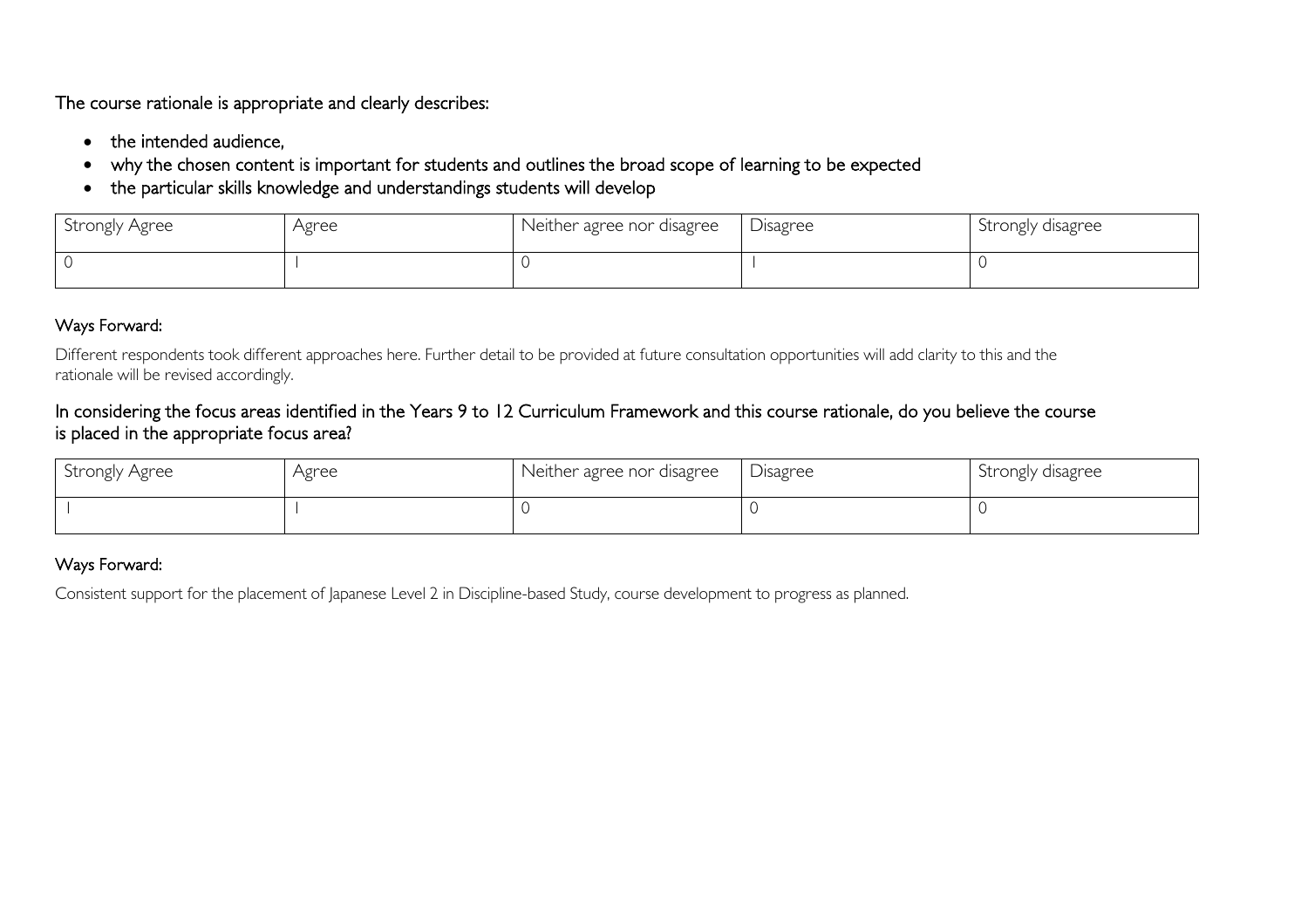| <b>General Capabilities -</b><br>Feedback response | Respondents'<br>suggested ways<br>forward                                                                                                                                                                                                                                                                                                                                                                                                                                                                                                                                                                                                                                                                                                           | Summary of key<br>themes and ways<br>forward from<br>feedback                                                                                                                                                                                                                                                                                                             | CL Response / Ways Forward                                                                                                                                                                                                                                                                                                                                                                                                                                                                                                                                                                                                                                                                                                                                                                                                                                                        |
|----------------------------------------------------|-----------------------------------------------------------------------------------------------------------------------------------------------------------------------------------------------------------------------------------------------------------------------------------------------------------------------------------------------------------------------------------------------------------------------------------------------------------------------------------------------------------------------------------------------------------------------------------------------------------------------------------------------------------------------------------------------------------------------------------------------------|---------------------------------------------------------------------------------------------------------------------------------------------------------------------------------------------------------------------------------------------------------------------------------------------------------------------------------------------------------------------------|-----------------------------------------------------------------------------------------------------------------------------------------------------------------------------------------------------------------------------------------------------------------------------------------------------------------------------------------------------------------------------------------------------------------------------------------------------------------------------------------------------------------------------------------------------------------------------------------------------------------------------------------------------------------------------------------------------------------------------------------------------------------------------------------------------------------------------------------------------------------------------------|
| No                                                 | We are answering no to this<br>question due to the lack of<br>information provided in the<br>scoping papers concerning<br>content. Moreover, we are<br>concerned that these general<br>capabilities will be formally<br>assessed, simply adding to<br>teacher workload and taking<br>time away from planning and<br>delivery of relevant content.<br>These capabilities are reminiscent<br>of the Key competencies that<br>were adopted and abandoned<br>by TASC in the past. The 6<br>general capabilities have already<br>been addressed through the<br>Australian Curriculum since its<br>inception and the intention is for<br>II years of schooling (F-10).<br>Therefore, there should be no<br>need for duplication in years II<br>and $12$ . | Key Themes.<br>There is a need to clarify how<br>the General Capabilities would<br>be used, whether they would<br>be assessed etc. Support for<br>inclusion is varied.<br>Concern that perceived past<br>weaknesses in curriculum<br>design will be repeated if<br>incorporation of GC is not<br>judicious.<br>Recognise Languages as<br>evidence of the literacy "tick". | Ways Forward<br>Positions regarding the incorporation of General Capabilities in<br>$\bullet$<br>courses to be clarified and communicated.<br>$\bullet$<br>Acknowledging that there is a difference of opinion across<br>regarding the role of General Capabilities, the use of these in<br>course development will be relevant, logical, serve a purpose and<br>contribute to the learner's engagement with Japanese.<br>What is referred to as the "Literacy tick" is the Reading, Writing<br>and Communication (in English) standard. The incorporation of<br>the level of English and the evidence of this required to meet the<br>standard as currently defined may detract from the focus of the<br>course and time spent on language learning.<br>The opportunity to meet the Computers and the Internet<br>standard (ICT tick) can be explored during course development. |
| Yes                                                | All the general capabilities are<br>highly relevant to the study of<br>languages, especially ethical<br>understanding and intercultural<br>understanding. It is also a learning<br>area that requires a high degree<br>of literacy in students and<br>therefore should be designed to                                                                                                                                                                                                                                                                                                                                                                                                                                                               |                                                                                                                                                                                                                                                                                                                                                                           | As above.                                                                                                                                                                                                                                                                                                                                                                                                                                                                                                                                                                                                                                                                                                                                                                                                                                                                         |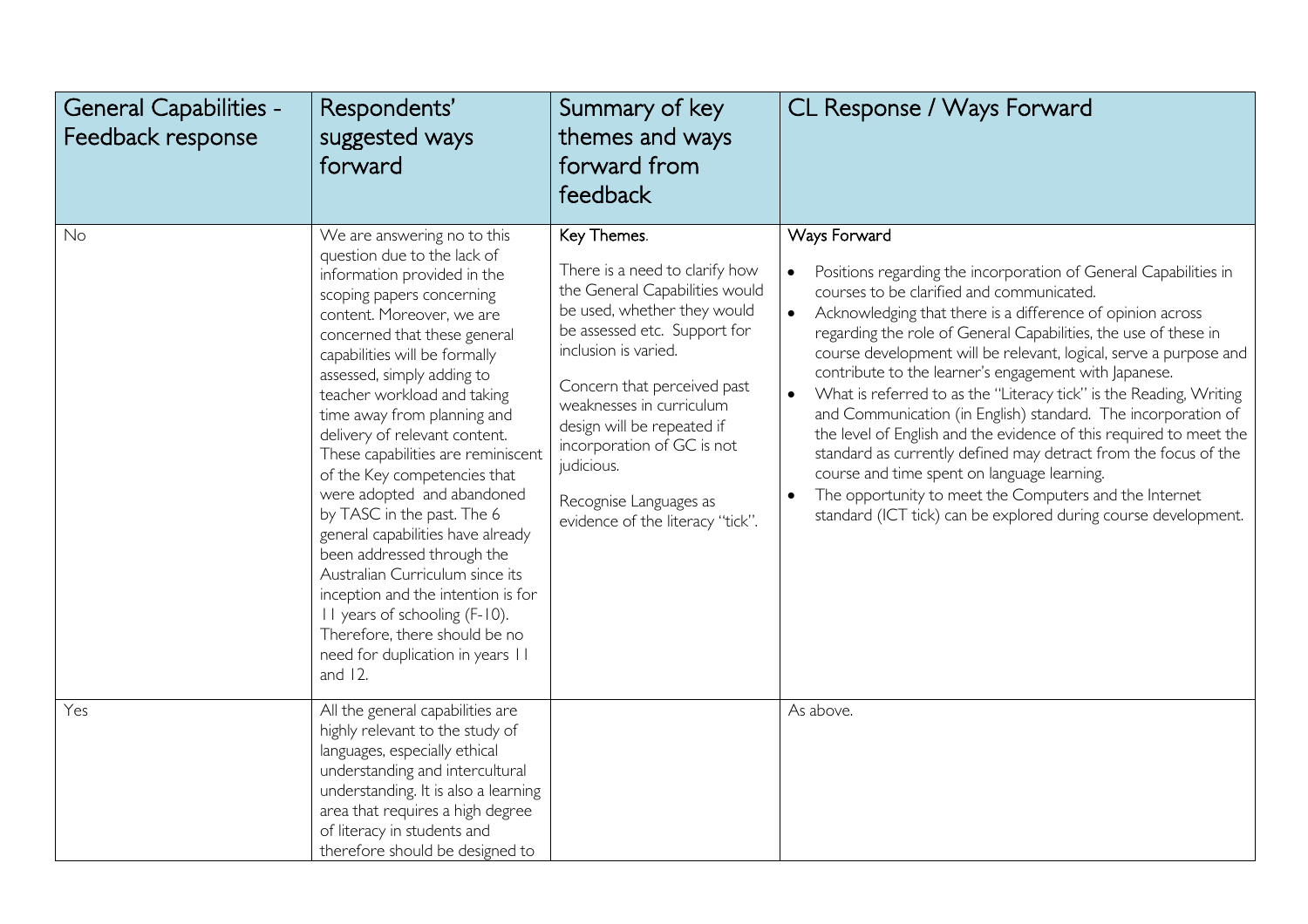| indeed, the ICT capability. |  | be eligible for the reading and<br>  writing capability with TASC and, |  |  |  |
|-----------------------------|--|------------------------------------------------------------------------|--|--|--|
|-----------------------------|--|------------------------------------------------------------------------|--|--|--|

| <b>Cross Curriculum</b><br><b>Priorities - Feedback</b><br>response                                                                                                                                                                                                                                                                                                                                                                                                                                                                                                                                                                                                                                                                                                                                               | Respondents'<br>suggested ways<br>forward | Summary of key<br>themes and ways<br>forward from<br>feedback                                                                                                                                                         | CL Response / Ways Forward                                                                                                                                                                                                                                                                                  |
|-------------------------------------------------------------------------------------------------------------------------------------------------------------------------------------------------------------------------------------------------------------------------------------------------------------------------------------------------------------------------------------------------------------------------------------------------------------------------------------------------------------------------------------------------------------------------------------------------------------------------------------------------------------------------------------------------------------------------------------------------------------------------------------------------------------------|-------------------------------------------|-----------------------------------------------------------------------------------------------------------------------------------------------------------------------------------------------------------------------|-------------------------------------------------------------------------------------------------------------------------------------------------------------------------------------------------------------------------------------------------------------------------------------------------------------|
| This is extremely difficult to<br>comment on now, as we have not<br>been given enough direction on the<br>content of any new Foundation<br>language course. These types of<br>priorities are more clearly identified<br>and incorporated once writers have<br>a general sense of where a course<br>is heading. Some of these priorities<br>could possibly fit some languages<br>but at this stage things are too<br>vague. It is also artificial to imply<br>that all courses should include<br>Cross Curriculum Priorities when<br>they may not be appropriate. By<br>overlaying the courses with the<br>CCPs without considering the<br>unique nature and content of a<br>course is reductive as it trivialises<br>the main focus of a course and<br>therefore impacts on the student's<br>learning experience. | None provided                             | Key Themes<br>Concern that the CCP should<br>not automatically be included<br>without consideration for the<br>nature of the course. Varied<br>support for the inclusion of<br>CCP.<br>Ways Forward<br>None provided. | Ways Forward<br>The position regarding the incorporation of Cross Curriculum<br>Priorities in courses to be clarified and communicated.<br>During course development there will be consultation with<br>stakeholders as to where and how Cross Curriculum Priorities can<br>be incorporated as appropriate. |
| We are assuming that the cross<br>curriculum priorities referred to<br>are those of the Australian<br>curriculum: sustainability, Aboriginal                                                                                                                                                                                                                                                                                                                                                                                                                                                                                                                                                                                                                                                                      | None provided                             |                                                                                                                                                                                                                       | As above.                                                                                                                                                                                                                                                                                                   |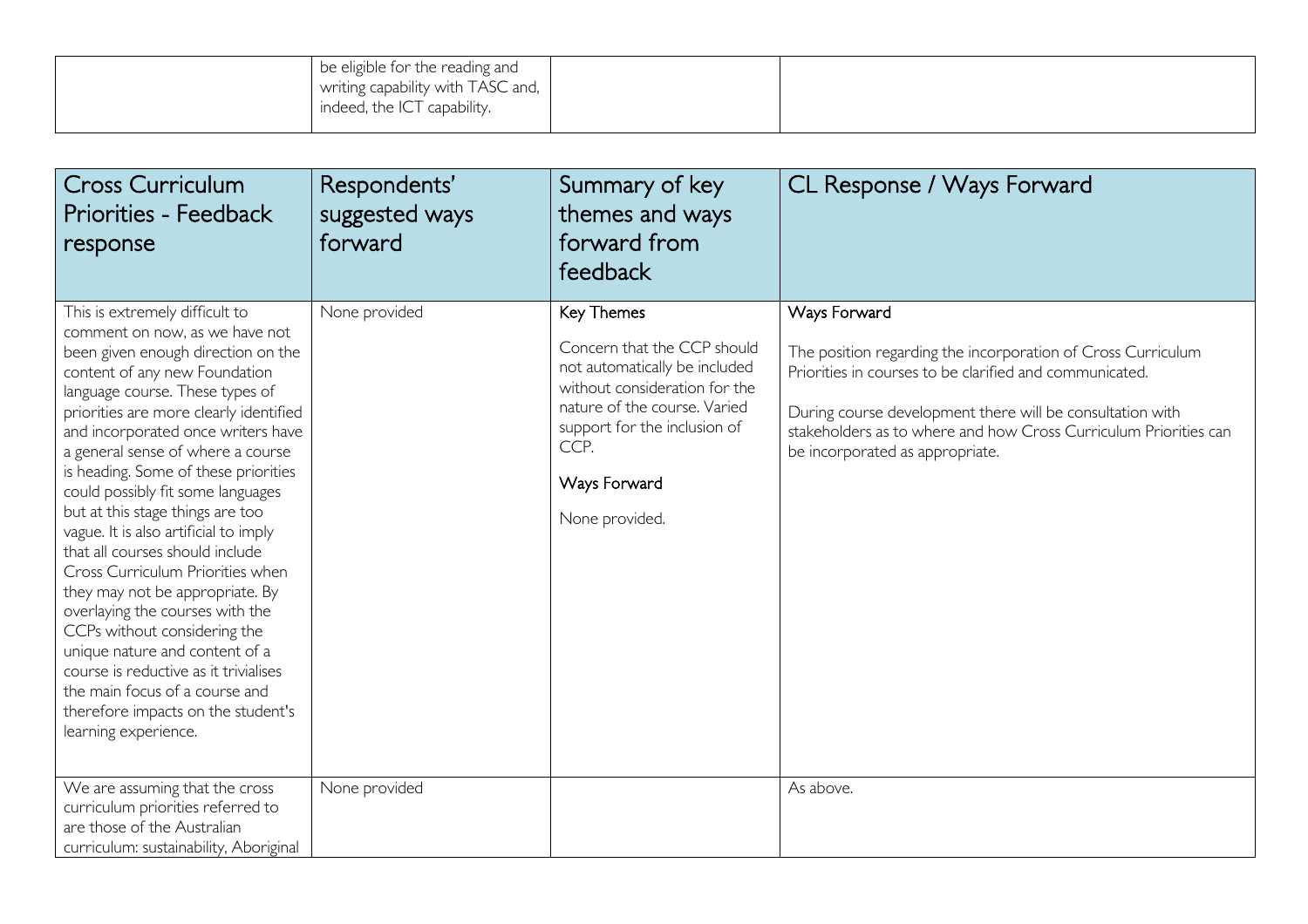| and Torres Strait Islander histories  |  |  |
|---------------------------------------|--|--|
| and culture and Asia and Australia's  |  |  |
| engagement with Asia. Sustainability  |  |  |
| is the only cross curriculum priority |  |  |
| relevant to the European languages    |  |  |
| syllabuses and is highly relevant.    |  |  |
| Asia and Australia's engagement       |  |  |
| with Asia is highly relevant to the   |  |  |
| Asian languages.                      |  |  |
|                                       |  |  |

| Core concepts, big<br>ideas, essential learning<br>or important<br>considerations -<br>Feedback response                                                                                                                                                                                                                                                                                                                                                                                           | Respondents'<br>suggested ways<br>forward | Summary of key<br>themes and ways<br>forward from<br>feedback                                                                                                                                                                                                                                                                                                                                         | CL Response / Ways Forward                                                                                                                                                                                                                                                                                                                                                                                                                                                                                                                                                                                                                                          |
|----------------------------------------------------------------------------------------------------------------------------------------------------------------------------------------------------------------------------------------------------------------------------------------------------------------------------------------------------------------------------------------------------------------------------------------------------------------------------------------------------|-------------------------------------------|-------------------------------------------------------------------------------------------------------------------------------------------------------------------------------------------------------------------------------------------------------------------------------------------------------------------------------------------------------------------------------------------------------|---------------------------------------------------------------------------------------------------------------------------------------------------------------------------------------------------------------------------------------------------------------------------------------------------------------------------------------------------------------------------------------------------------------------------------------------------------------------------------------------------------------------------------------------------------------------------------------------------------------------------------------------------------------------|
| Please find below a list of our<br>concerns about the current scoping<br>documents. We find it impossible<br>to make any suggestions given the<br>extremely generic nature of these<br>scopes. We would not know what<br>we were making suggesting about<br>as the descriptions included in the<br>scopes are too general.<br>Our concerns are as follows:<br>How the course will be<br>constructed?<br>Themes? Topics? Concepts?<br>How will it be assessed?<br>Will we still be using criterion- | None provided                             | Key Themes<br>Respondents indicated there<br>was a lack of information<br>provided for teachers in the<br>Scoping Papers.<br>The Scoping Papers have raised<br>a large amount of questions<br>with teachers, including<br>implications for script-based<br>languages<br>Need significant clarifications<br>for teachers around themes,<br>perspectives, GC, etc<br>What is "viewing"?<br>Ways Forward | Ways Forward<br>Further consultation opportunities with stakeholders will be used to<br>share information about:<br>the structure of proposed courses<br>$\circ$<br>the use of concepts to shape the three modules (Identity,<br>$\circ$<br>Responsibility and Legacy)<br>the use of perspectives (Personal, Community and Global) to<br>$\circ$<br>provide a relationship for each of the concepts<br>and to gather further feedback.<br>Positions regarding the incorporation of Cross Curriculum Priorities<br>and General Capabilities in courses, as well as assessment, to be<br>clarified, communicated and applied within the development of the<br>course. |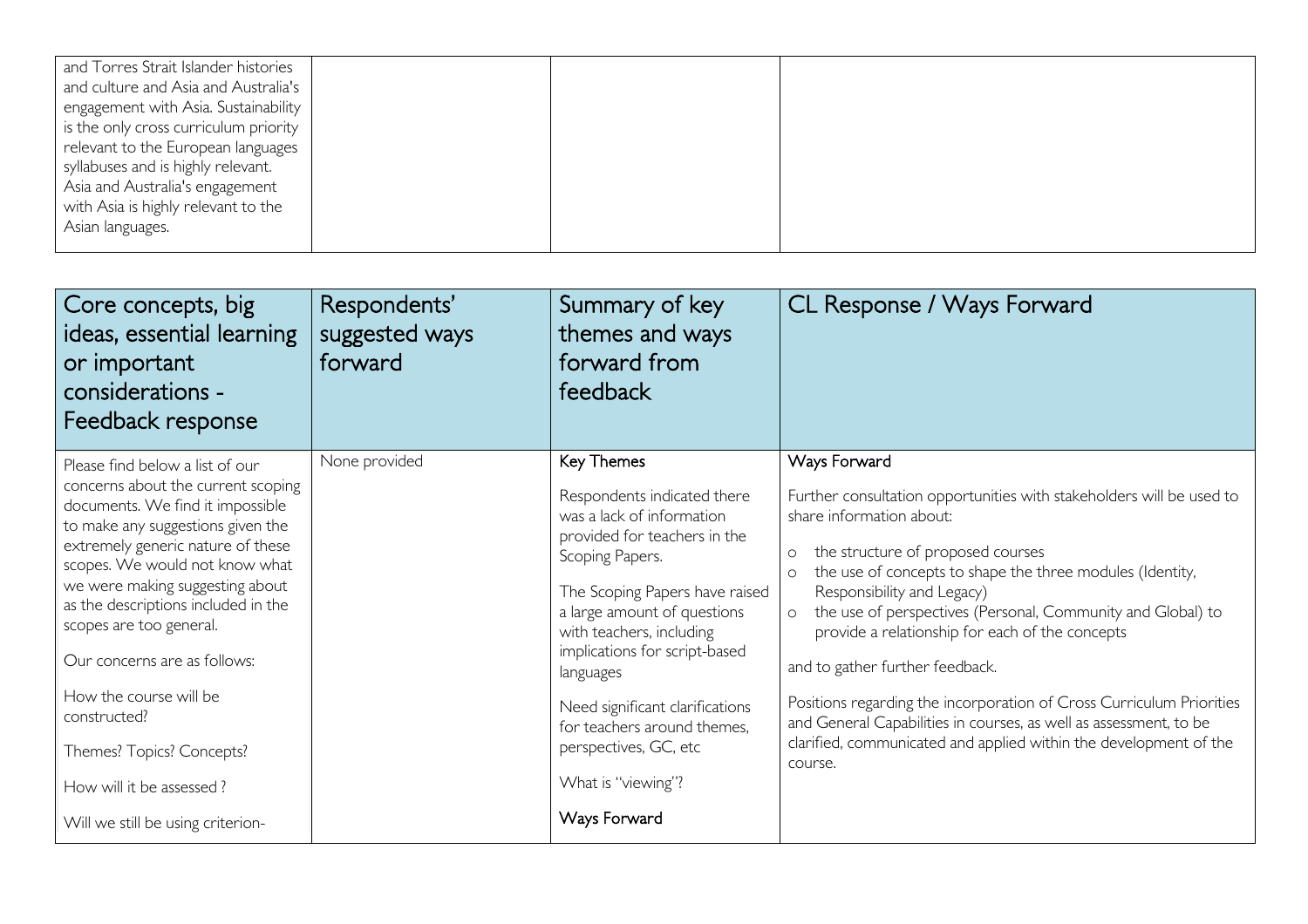| based assessment?                       | Listen to stakeholders' views on |  |
|-----------------------------------------|----------------------------------|--|
|                                         |                                  |  |
|                                         | themes, perspective, balance of  |  |
| Do we assess the general                | skills, unsuitability of         |  |
| capabilities alongside the macro-       | modularisation etc.              |  |
| skills or are they embedded or are      |                                  |  |
| they assessed separately? Workload      |                                  |  |
| for both teachers and students?         |                                  |  |
|                                         |                                  |  |
| Are the 3 modules stand alone and       |                                  |  |
|                                         |                                  |  |
| individually assessed? if so, does this |                                  |  |
| mean they can be done in any            |                                  |  |
| order? This would not work at all       |                                  |  |
| for languages whose knowledge           |                                  |  |
| and skills are sequentially taught and  |                                  |  |
|                                         |                                  |  |
| acquired. Modularisation does not       |                                  |  |
| work for languages.                     |                                  |  |
|                                         |                                  |  |
| Other questions:                        |                                  |  |
|                                         |                                  |  |
| These scopes do not give you a          |                                  |  |
| clear idea of how this syllabus will    |                                  |  |
| look in a classroom.                    |                                  |  |
|                                         |                                  |  |
| Will we be able to use our current      |                                  |  |
| materials or will we need to            |                                  |  |
|                                         |                                  |  |
| completely change all our teaching      |                                  |  |
| materials?                              |                                  |  |
|                                         |                                  |  |
| Do we now have a new macro-skill        |                                  |  |
| called "viewing"? How does that fit     |                                  |  |
| with languages? A definition and        |                                  |  |
| examples are required.                  |                                  |  |
|                                         |                                  |  |
| All languages scope look the same.      |                                  |  |
| Why is this the case when there         |                                  |  |
|                                         |                                  |  |
| are clear differences between           |                                  |  |
| script and non-script based             |                                  |  |
| languages? This does not seem to        |                                  |  |
| have been taken into account.           |                                  |  |
|                                         |                                  |  |
| Overall, the scopes seem to be full     |                                  |  |
| of general statements which do not      |                                  |  |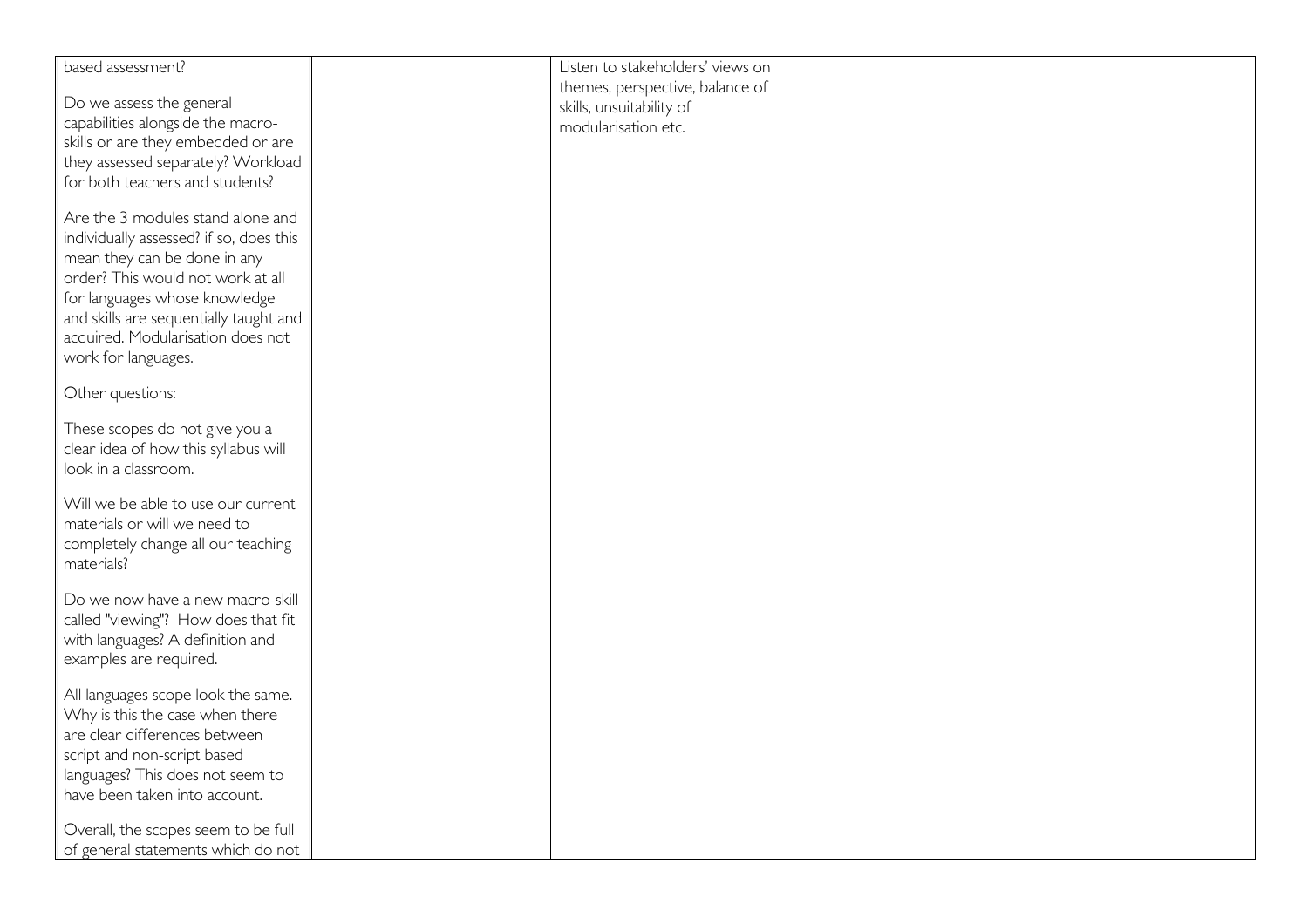| clarify the way forward in<br>developing the courses. It would be<br>very easy to approve these scopes<br>but the consequences of doing so<br>cannot be foreseen due to the<br>nature of the documents. In short,<br>the scopes tell us nothing but do<br>raise many red flags in their current<br>form because they lack any useful<br>information that allows us to<br>interact with the document, make<br>observations and offer informed<br>opinions.                                                                                                                                                                                                                                                                                                                                  |  |           |
|--------------------------------------------------------------------------------------------------------------------------------------------------------------------------------------------------------------------------------------------------------------------------------------------------------------------------------------------------------------------------------------------------------------------------------------------------------------------------------------------------------------------------------------------------------------------------------------------------------------------------------------------------------------------------------------------------------------------------------------------------------------------------------------------|--|-----------|
| Suggestions for the themes,<br>vocabulary and structures that sit<br>under each of the core concepts<br>could be done through discussion<br>with Languages teachers - we<br>propose a working party during<br>exam week. While big concepts<br>are useful as a way of providing<br>overarching structure to the<br>courses, there would need to be<br>fairly prescribed themes under<br>each of these that have a defined<br>vocabulary set and allow for the<br>teaching of particular grammatical<br>structures. This would give<br>teachers reassurance that they are<br>covering requisite content for<br>exams and assessments and ensure<br>equity for students across classes<br>and schools as they will be<br>exposed to same knowledge and<br>skills. Further, we need to ensure |  | As above. |